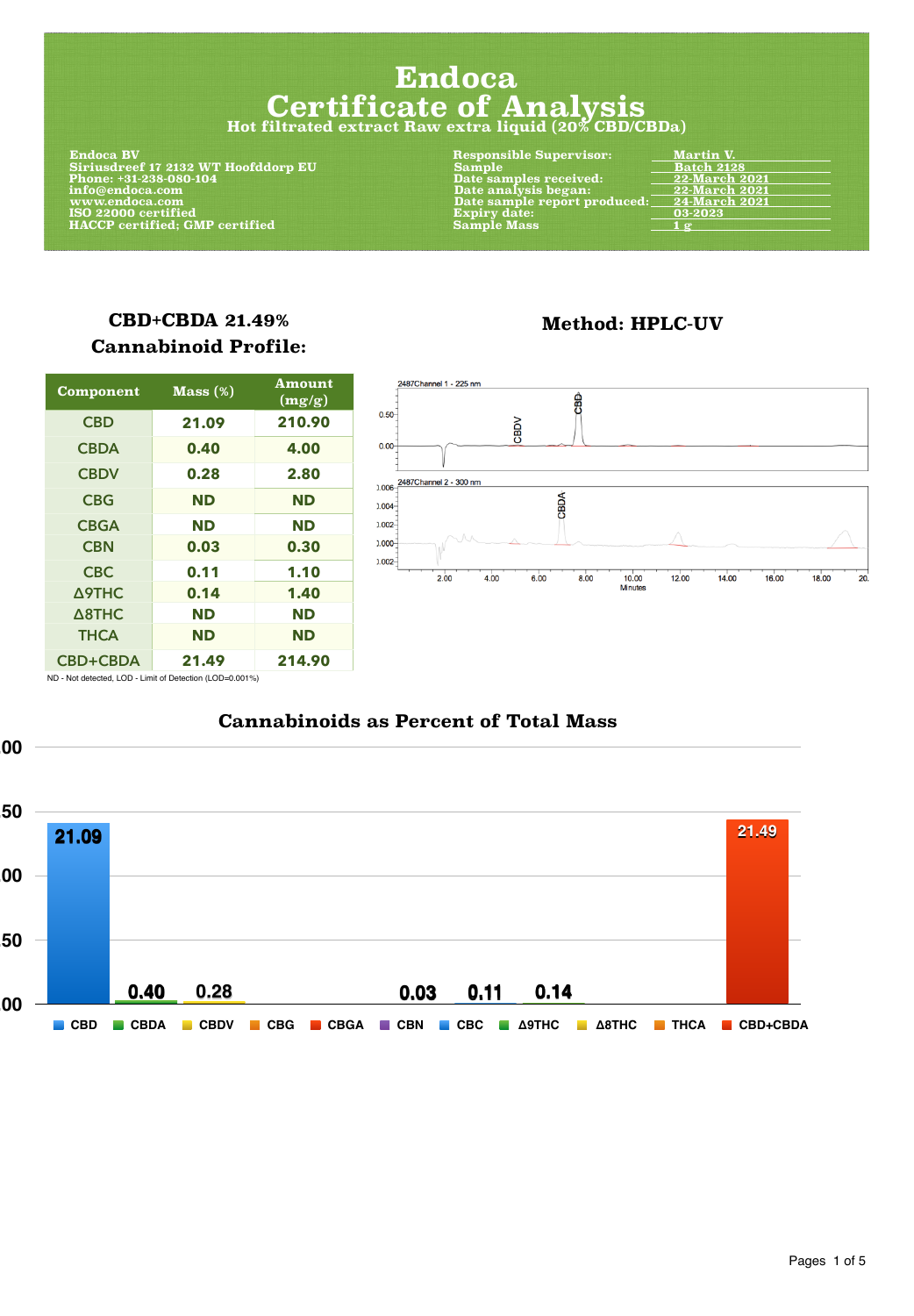#### **Terpenoid Profile:**

| <b>Component</b>              | <b>Amount %</b> |     |
|-------------------------------|-----------------|-----|
| <b>ß-Caryophyllene</b>        | 0.07            |     |
| a-Humulene                    | <b>ND</b>       |     |
| <b>Caryophyllene oxide</b>    | <b>ND</b>       | 500 |
| <b>Myrcene</b>                | 0.32            |     |
| a-Pinene                      | 0,77            |     |
| <b>Terpinolene</b>            | <b>ND</b>       | 300 |
| <b>Humulene epoxide II</b>    | <b>ND</b>       |     |
| <b>Limonene</b>               | 0,79            |     |
| <b><i><u>B-Pinene</u></i></b> | <b>ND</b>       |     |



Pages 2 of 5

#### **Method: HS-GC-FID**

## **Endoca Certificate of Analysis Hot filtrated extract Raw extra liquid (20% CBD/CBDa)**

| <b>Endoca BV</b>                      | Responsible Supervisor:      | <b>Martin V.</b>     |
|---------------------------------------|------------------------------|----------------------|
| Siriusdreef 17 2132 WT Hoofddorp EU   | <b>Sample</b>                | <b>Batch 2128</b>    |
| Phone: +31-238-080-104                | Date samples received:       | <b>22-March 2021</b> |
| info@endoca.com                       | Date analysis began:         | <b>22-March 2021</b> |
| www.endoca.com                        | Date sample report produced: | <b>24-March 2021</b> |
| ISO 22000 certified                   | <b>Expiry date:</b>          | 03-2023              |
| <b>HACCP</b> certified; GMP certified | <b>Sample Mass</b>           | $\frac{1}{2}$        |
|                                       |                              |                      |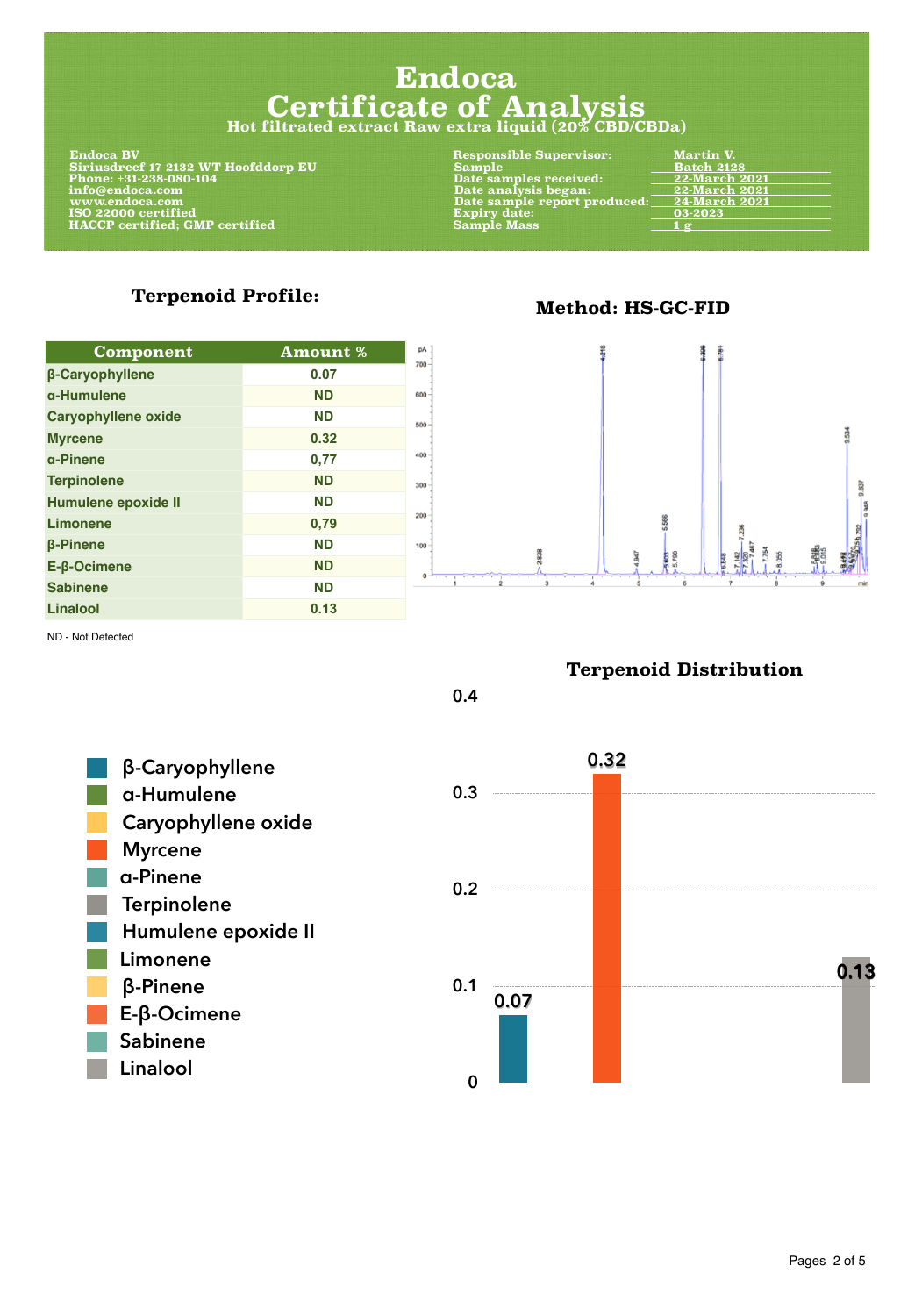### **All Mycotoxins at Non Detectable (ND) levels**

#### **Microbial Profile:**

| Component      | <b>CFU</b> | <b>Results</b>  |
|----------------|------------|-----------------|
| Listeria m.    | <b>1 g</b> | $ND^*$          |
| Escherichia c. | <b>1</b> g | $ND^*$          |
| Salmonella     | 25g        | $ND^*$          |
| Yeast          | <b>1</b> g | ND <sup>*</sup> |
| <b>Mould</b>   | <b>1 g</b> | $ND^*$          |

#### **Nutrition Facts**



| <b>Component</b>                            | $\%$   |
|---------------------------------------------|--------|
| <b>Moisture and volatile matter content</b> | 2.21   |
| <b>Protein content</b>                      | 0.31   |
| <b>Total fat content</b>                    | 97.25  |
| <b>Carbohydrates content</b>                | $ND^*$ |
| <b>Total Fiber content</b>                  | $ND^*$ |
| <b>Total sugars content</b>                 | $ND^*$ |
| <b>Total ash content</b>                    | $ND^*$ |

\*ND - Not detected

Pages 3 of 5

# **Endoca Certificate of Analysis Hot filtrated extract Raw extra liquid (20% CBD/CBDa)**

| <b>Endoca BV</b>                      | <b>Responsible Supervisor:</b> | <b>Martin V.</b>     |
|---------------------------------------|--------------------------------|----------------------|
| Siriusdreef 17 2132 WT Hoofddorp EU   | Sample                         | <b>Batch 2128</b>    |
| Phone: +31-238-080-104                | Date samples received:         | 22-March 2021        |
| info@endoca.com                       | Date analysis began:           | 22-March 2021        |
| www.endoca.com                        | Date sample report produced:   | <b>24-March 2021</b> |
| ISO 22000 certified                   | <b>Expiry date:</b>            | 03-2023              |
| <b>HACCP</b> certified; GMP certified | <b>Sample Mass</b>             | $\frac{1}{2}$        |
|                                       |                                |                      |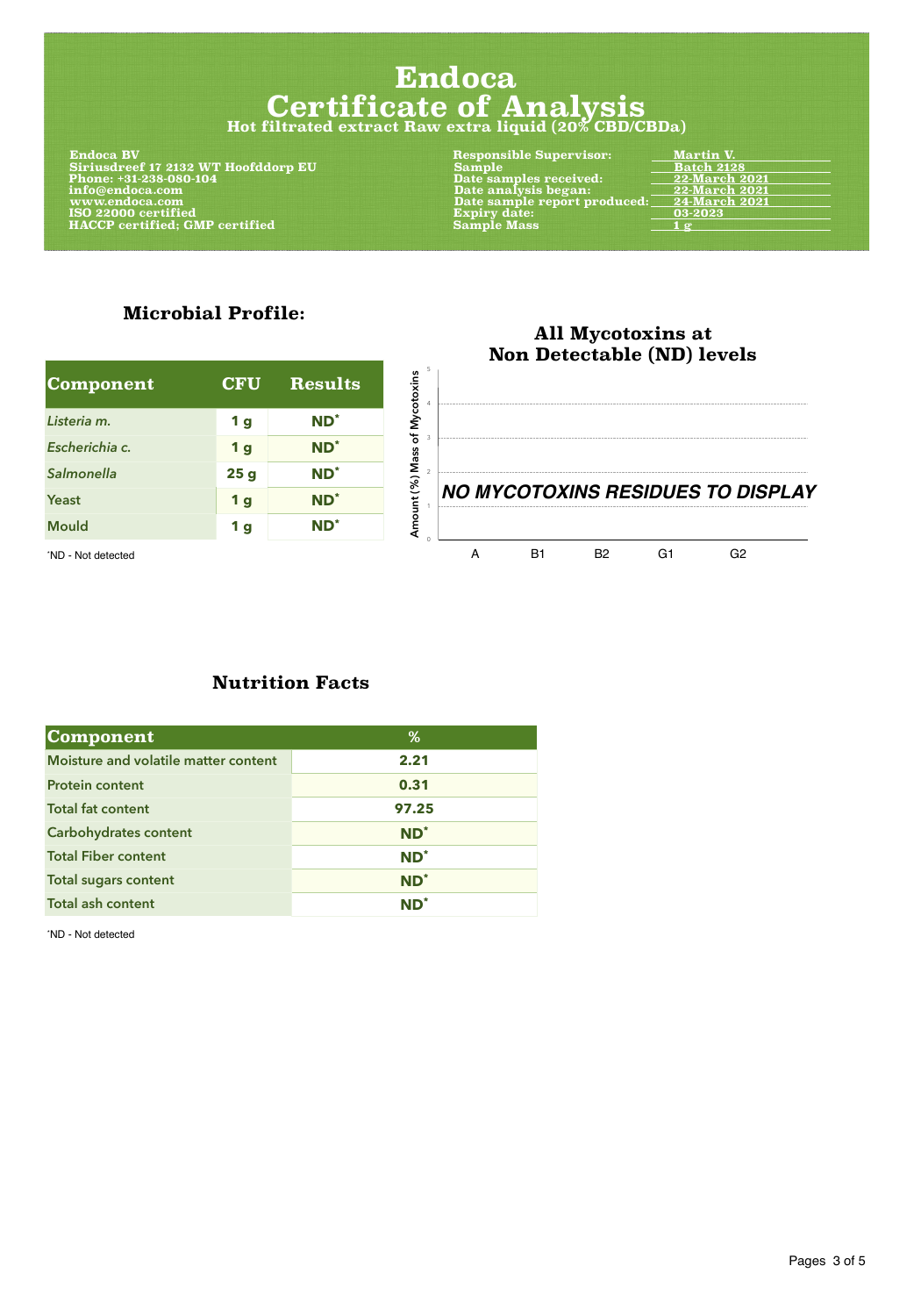### **All Heavy Metals at Non Detectable (ND) levels**

#### **Heavy Metals Profile:**

| <b>Component</b>     | Mass(%)         | <b>Amount</b><br>(ppm) | Limit**<br>(ppm) |
|----------------------|-----------------|------------------------|------------------|
| Arsenic $(As2O3)$    | $ND^*$          | < 0.1                  | < 0.1            |
| <b>Cadmium (Cd)</b>  | ND <sup>*</sup> | < 0.1                  | < 0.1            |
| Lead (Pb)            | $ND^*$          | < 0.1                  | < 0.1            |
| <b>Mercury (Hg)</b>  | ND <sup>*</sup> | < 0.1                  | < 0.1            |
| <b>Chromium (Cr)</b> | $ND^*$          | $\leq 1$               | $\leq 1$         |
| Tin (Sn)             | $ND^*$          | < 10                   | < 10             |



 **Endoca BV Responsible Supervisor: Martin V. Siriusdreef 17 2132 WT Hoofddorp EU Sample Batch 2128 Phone: +31-238-080-104 Date samples received: 22-March 2021 [info@endoca.com](mailto:info@endoca.com) Date analysis began: 22-March 2021 ISO 22000 certified** <br>  **Expiry date:**  $\overline{a}$  **Expiry date:**  $\overline{a}$  **1g**  $\overline{a}$  **Expiry date:**  $\overline{a}$  **1g**  $\overline{a}$  **HACCP** certified; GMP certified **Sample Mass** 3 ample Mass

**Date sample report produced:** Expiry date:

### **Conclusions:**

# **No heavy metal residues detected.**

### **No flammable residues detected.**

### **No chemical residues detected.**

Pages 4 of 5

## **Endoca Certificate of Analysis Hot filtrated extract Raw extra liquid (20% CBD/CBDa)**